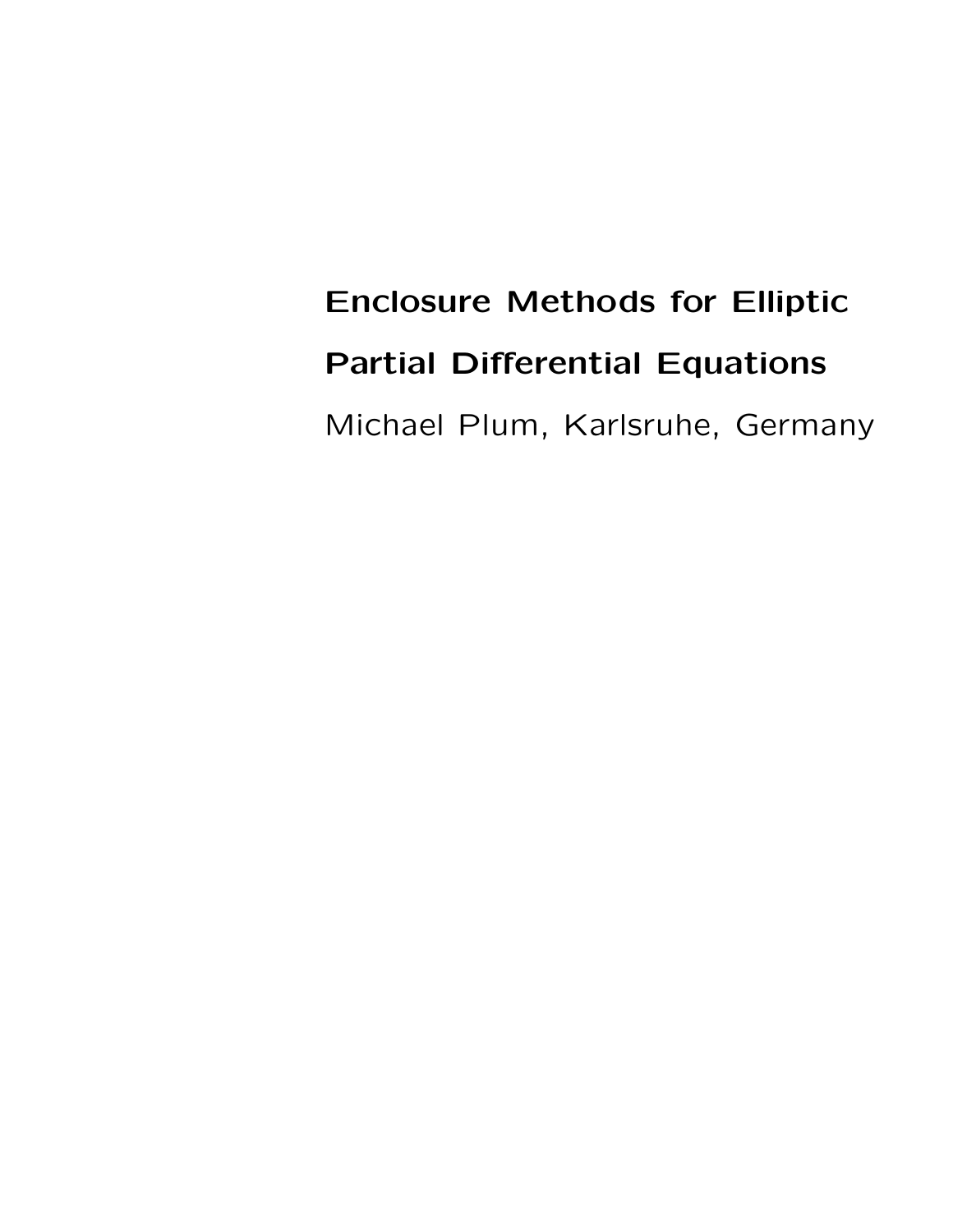Consider boundary value problem

$$
-\Delta u + F(x, u, \nabla u) = 0 \text{ on } \Omega
$$
  

$$
u = 0 \text{ on } \partial\Omega
$$

or

$$
\Delta \Delta u + F(x, u, \nabla u, \dots) = 0 \text{ on } \Omega
$$
  

$$
u = \frac{\partial u}{\partial \nu} = 0 \text{ on } \partial \Omega
$$

 $\Omega \subset \mathbb{R}^n$  domain with some regularity, F given nonline smoothness

## AIM: Derive conditions for existence of a solution "close" and explicit neighborhood of some approx

"Conditions": either of general type, to be verified more special, to be verified automatically on a compi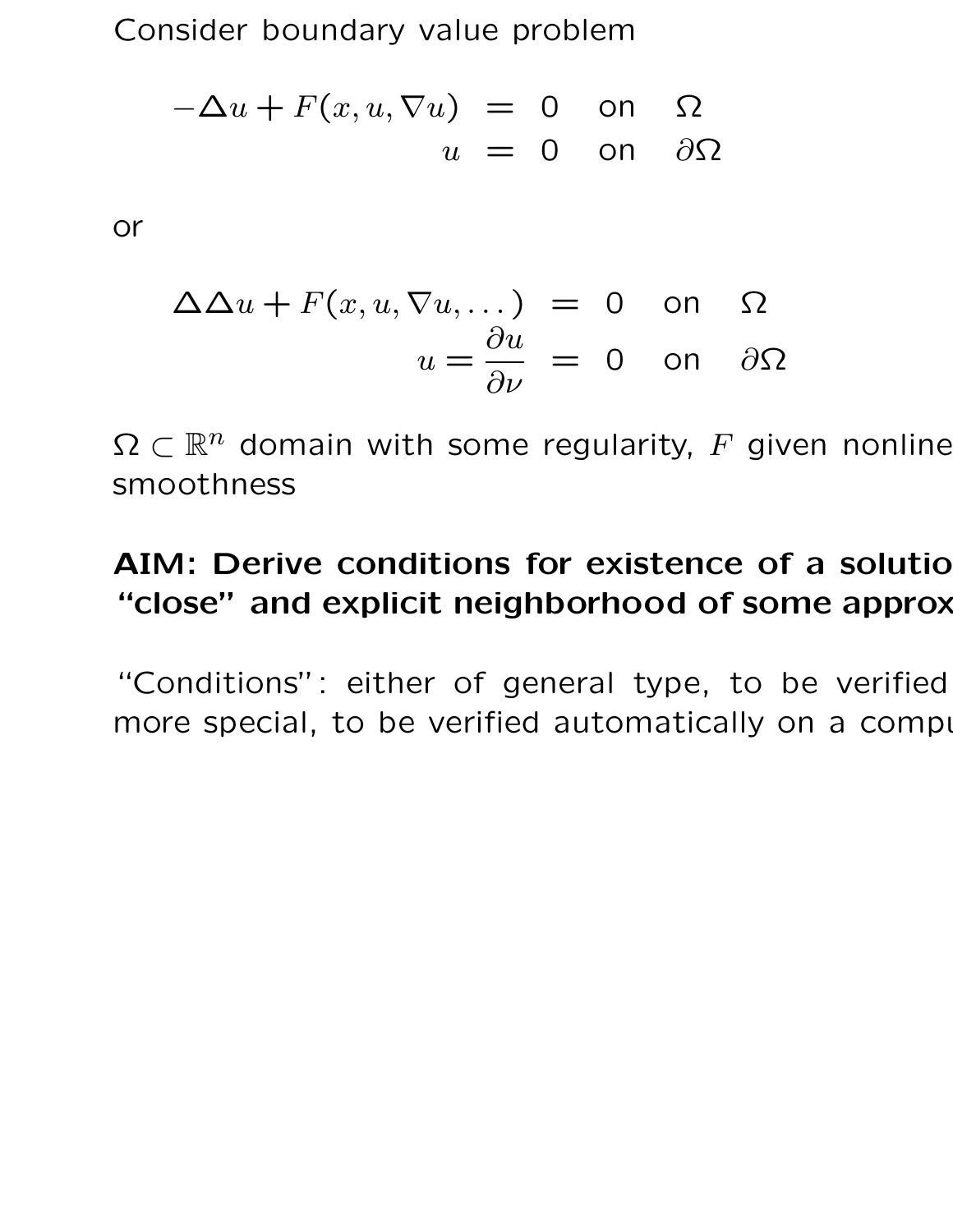General concept:

Transformation into fixed-point equation

 $u = Tu$ 

and computation of appropriate set  $U$  such that



and moreover,  $T$  has certain properties (e.g. contract or compactness)

Application of some Fixed-Point Theorem (Banach, .

 $\rightsquigarrow$  Existence of a solution  $u^* \in U$ 

The set  $U$  provides enclosure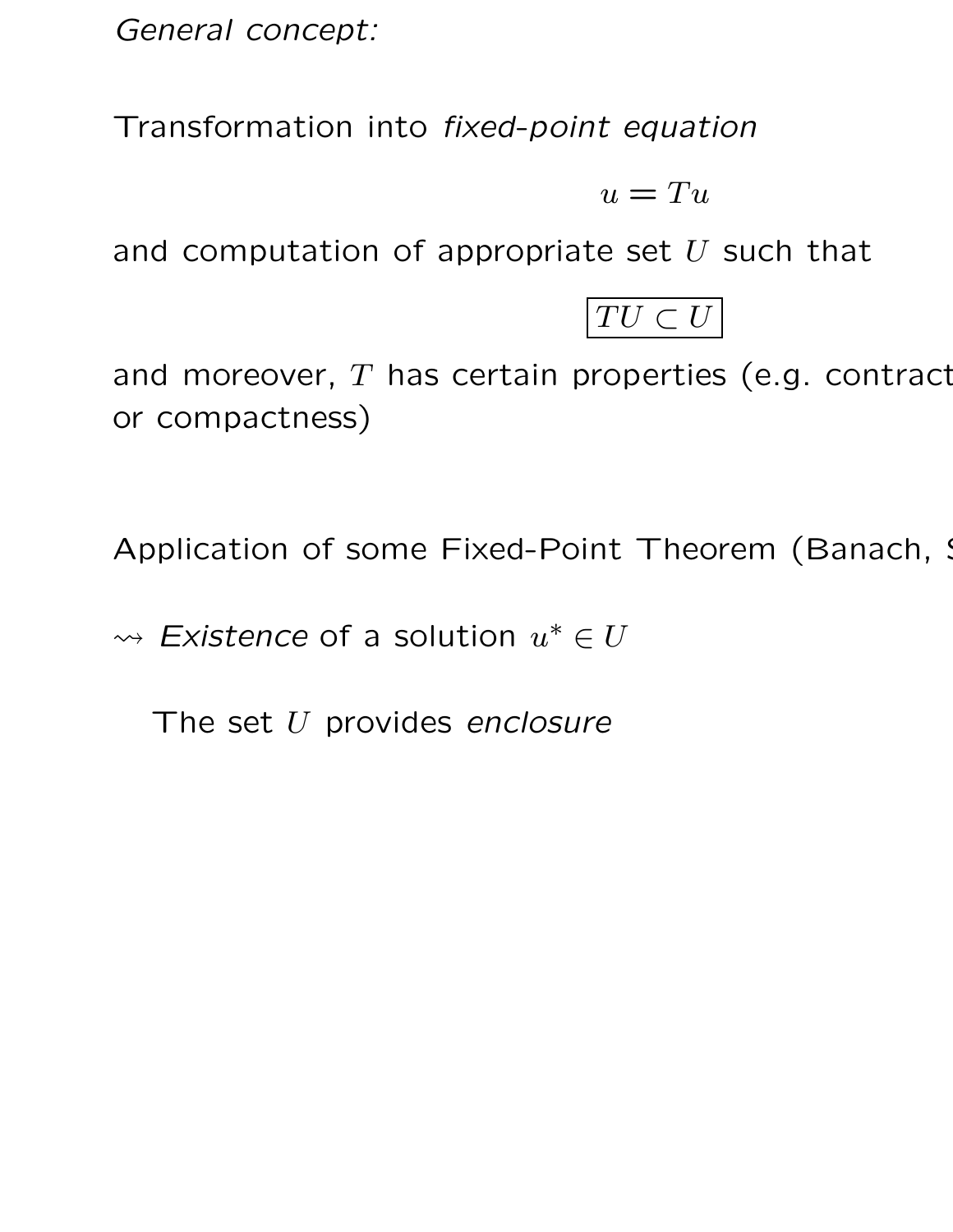Abstract formulation

Let  $(X, \langle \cdot, \cdot \rangle_X), (Y, \langle \cdot, \cdot \rangle_Y)$  Hilbert spaces

Let  $\mathcal{F}: X \to Y$  continuously (Fréchet) differentiable n

problem :  $\left| u \in X, \mathcal{F}(u) = 0 \right|$ 

Aim now (first): Existence and bounds for this abstra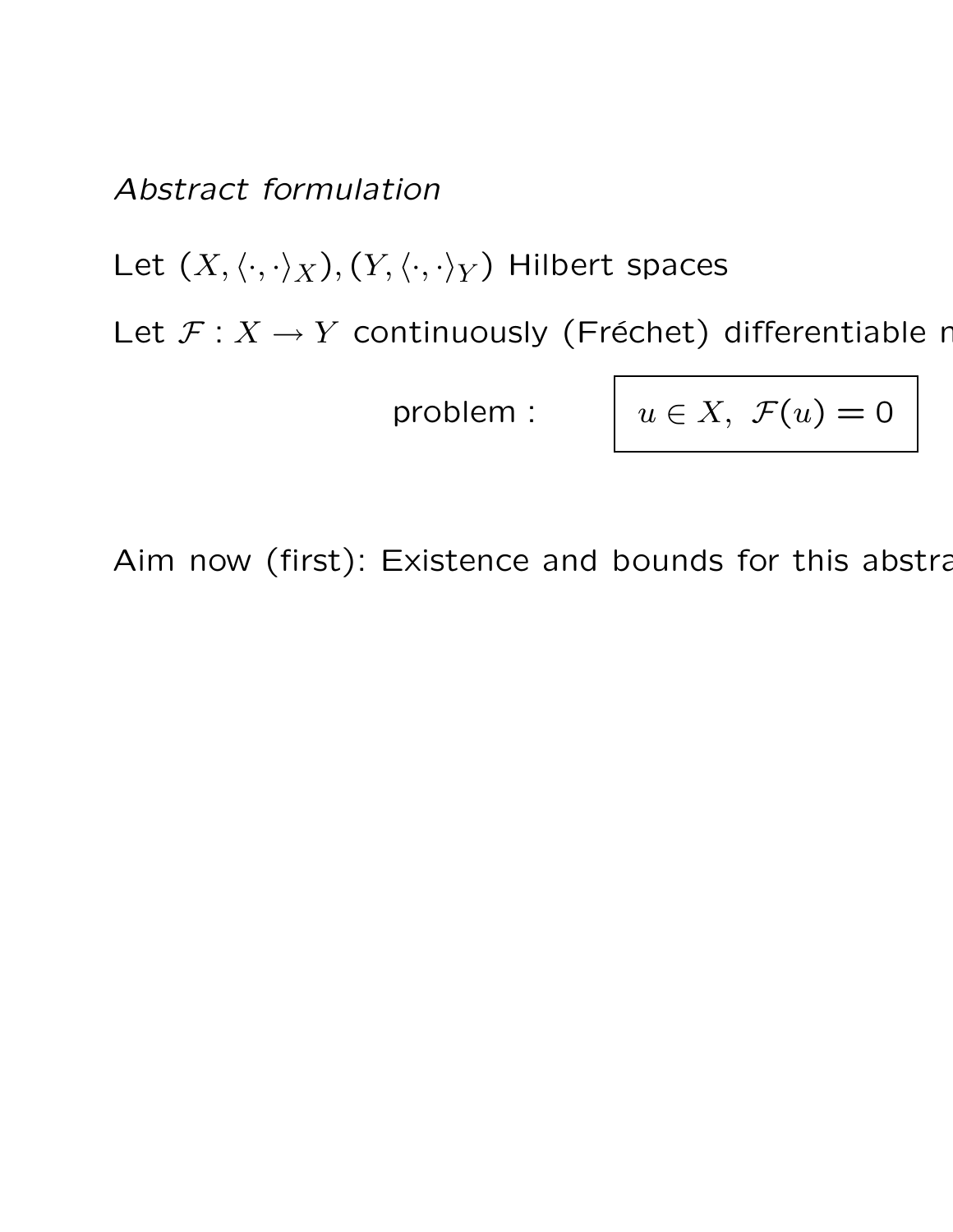Let  $\omega \in X$  approximate solution,

 $L := \mathcal{F}'(\omega) : X \to Y$  (linear, bounded)

Suppose that constants  $\delta$  and K, and a nondecreasing  $g:[0,\infty)\to [0,\infty)$  have been computed such that

a) 
$$
\|\mathcal{F}(\omega)\|_Y \leq \delta
$$
,

b)  $||u||_X \leq K||Lu||_Y$  for all  $u \in X$ ,

c1)  $\|\mathcal{F}'(\omega + u) - \mathcal{F}'(\omega)\|_{\mathcal{B}(X,Y)} \le g(\|u\|_X)$  for all  $u \in X$ 

c<sub>2</sub>)  $q(t) \rightarrow 0$  as  $t \rightarrow 0^+$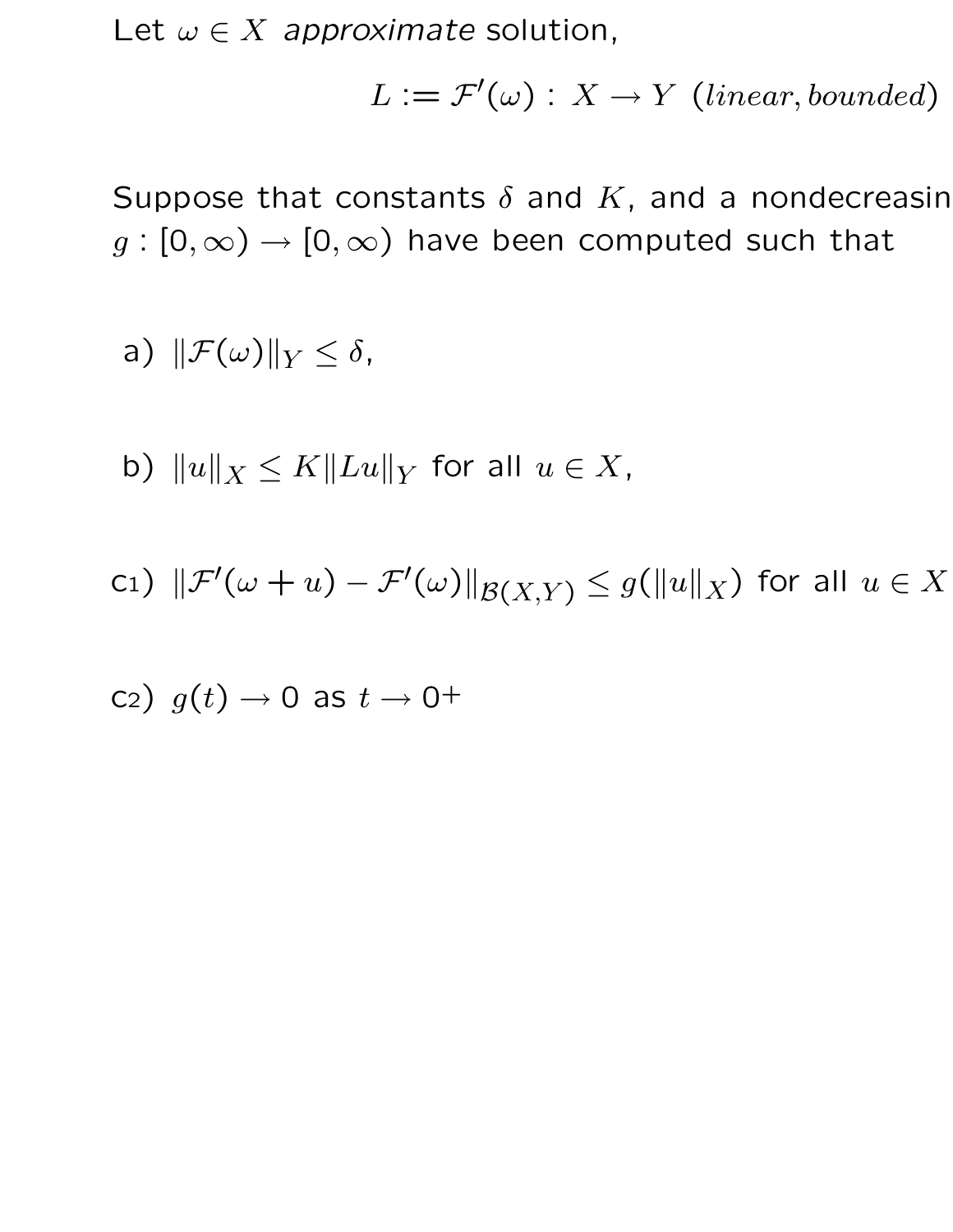Need in addition (note that  $L$  is one-to-one by b))

d)  $L: X \to Y$  onto

Here, two ways for obtaining d):

1)  $\widehat{X}\supset X$  Banach space, embedding  $E_X^X : X\hookrightarrow \widehat{X}$  co

 $\mathcal{F} = L_0 + \mathcal{G}, L_0 : X \to Y$  linear, bounded, bijection  $G : \hat{X} \rightarrow Y$  continuously differents

Then 
$$
Lu = r \Leftrightarrow u = \underbrace{-L_0^{-1} \mathcal{G}'(\omega) E_X^{\hat{X}}}_{\text{compact!}} u + L_0^{-1} r \rightsquigarrow Ft
$$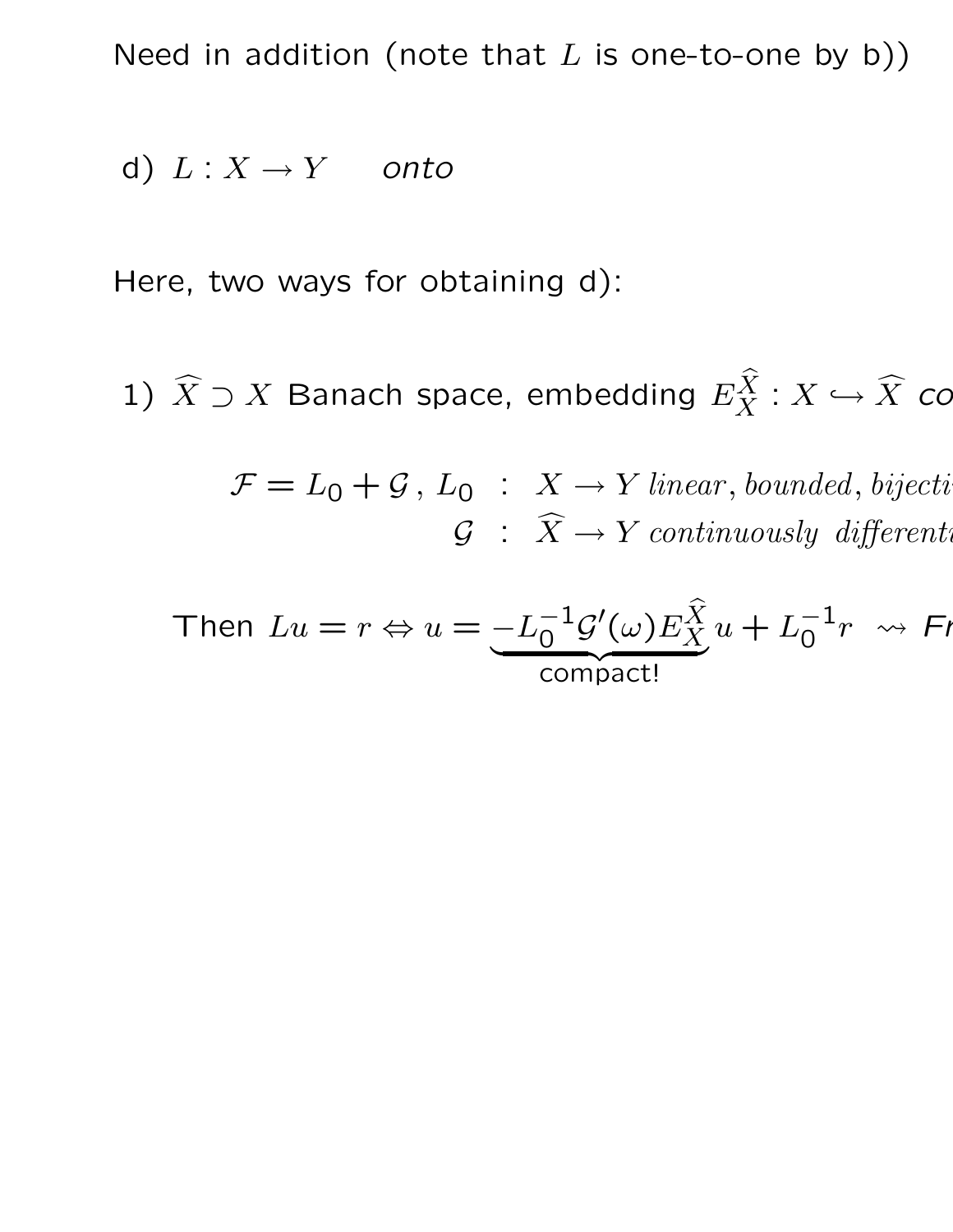2)  $Y = X'$  dual space,  $\Phi : X \to X'$  canonical isometric

i.e. 
$$
(\Phi u)[v] = \langle u, v \rangle_X
$$
 for

Assume that  $\Phi^{-1}L : X \to X$  is symmetric (i.e.  $(Lu)[v]$ for a

Then  $\Phi^{-1}L$  selfadjoint, one-to-one  $\Rightarrow$  range  $(\Phi^{-1}L)$  $\Rightarrow$  range  $(L)$  dense

Moreover,

$$
D(L) = X \text{ closed } \Big\} \Rightarrow L \text{ closed } L \text{ one-to-one } \Big\} \Rightarrow L
$$

$$
\left.\begin{array}{c}L^{-1} \text{ closed} \\ L^{-1} \text{ bounded by b}\end{array}\right\} \Rightarrow D(L^{-1}) \text{ closed } \Rightarrow \text{ ran}.
$$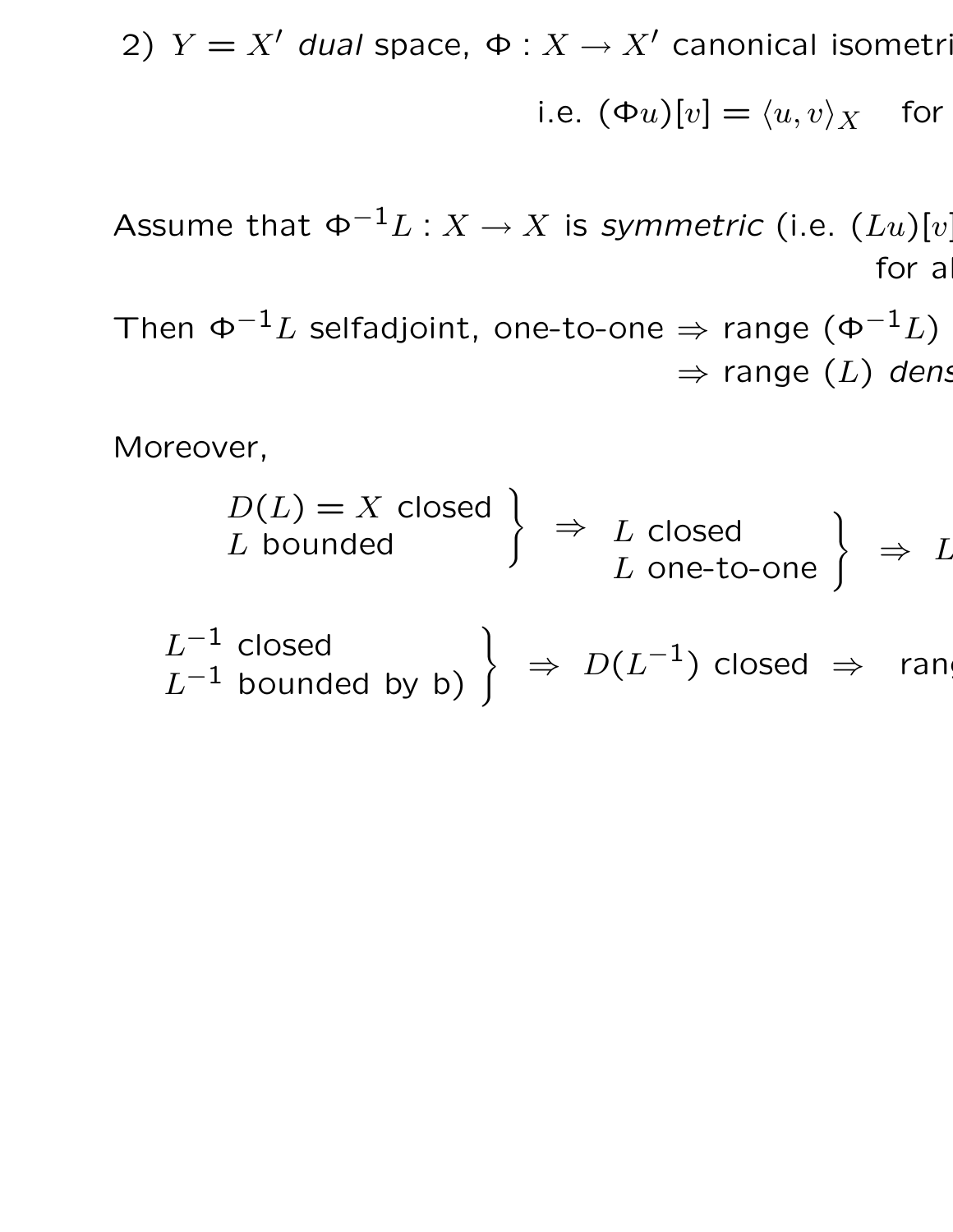Transformation of  $\mathcal{F}(u) = 0$  into fixed-point problem.  $\mathcal{F}(u) = 0 \Leftrightarrow \mathcal{F}'(\omega)[u - \omega] = -\mathcal{F}(\omega) - [\mathcal{F}(u) - \mathcal{F}(\omega)]$  $\Leftrightarrow$   $\mathcal{F}'(\omega)$  $\sum_{i=1}^{n}$  $\Gamma[v] = -\mathcal{F}(\omega) - \bigl[ \mathcal{F}(\omega + v) - \mathcal{F}(\omega) - \mathcal{F}'(\omega) \bigr]$  $\Leftrightarrow v = - L^{-1} \left\{ \mathcal{F}(\omega) + \left[ \mathcal{F}(\omega + v) - \mathcal{F}(\omega) - \mathcal{F}'(\omega) \right] \right\}$ 

Let  $V := \{v \in X : ||v||_X \leq \alpha\}$ ,  $\alpha > 0$  to be chosen

Then 
$$
T(V) \subset V
$$
 if  $\delta \leq \frac{\alpha}{K} - G(\alpha)$ ,  $G(t) := \int_0^t g(s)ds$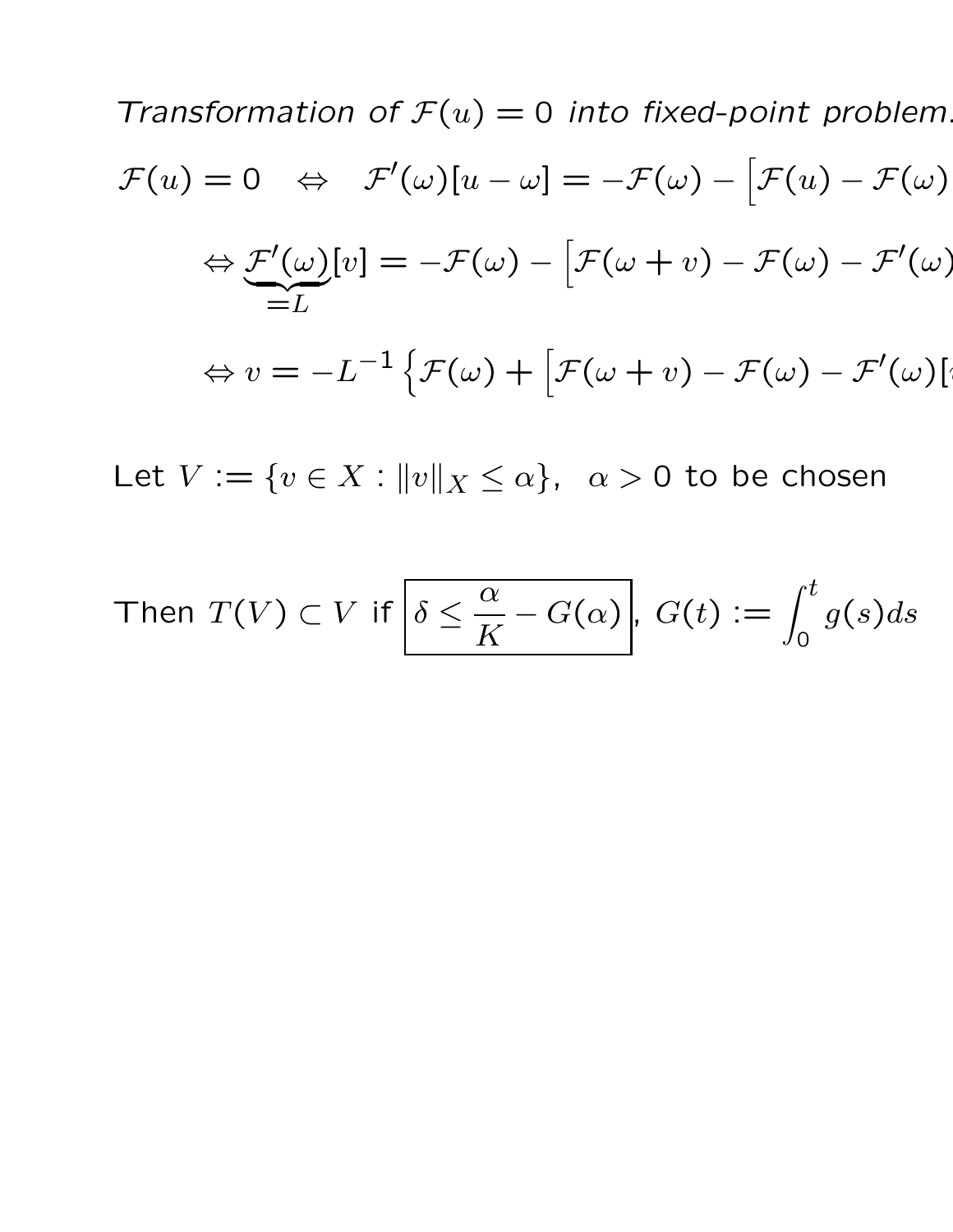Need either i) T compact  $(\rightsquigarrow)$  Schauder's Fixed-Point Theorem

or ii) T contractive  $(\rightsquigarrow$  Banach's Fixed-Point Theorem)

ad i)  $\widehat{X} \supset X$ ,  $E_X^X$  compact,  $\mathcal{F} = L_0 + \mathcal{G}$  as before ad ii) additional contraction condition

$$
Kg(\alpha)<1
$$

**Theorem:** For some  $\alpha \geq 0$ , let  $\delta \leq$  $\overline{\alpha}$ K  $-G(\alpha)$ , and let i) or ii)

Then, there exists a solution  $u \in X$  of  $\mathcal{F}(u) = 0$  satisfying

$$
||u - \omega||_X \le \alpha
$$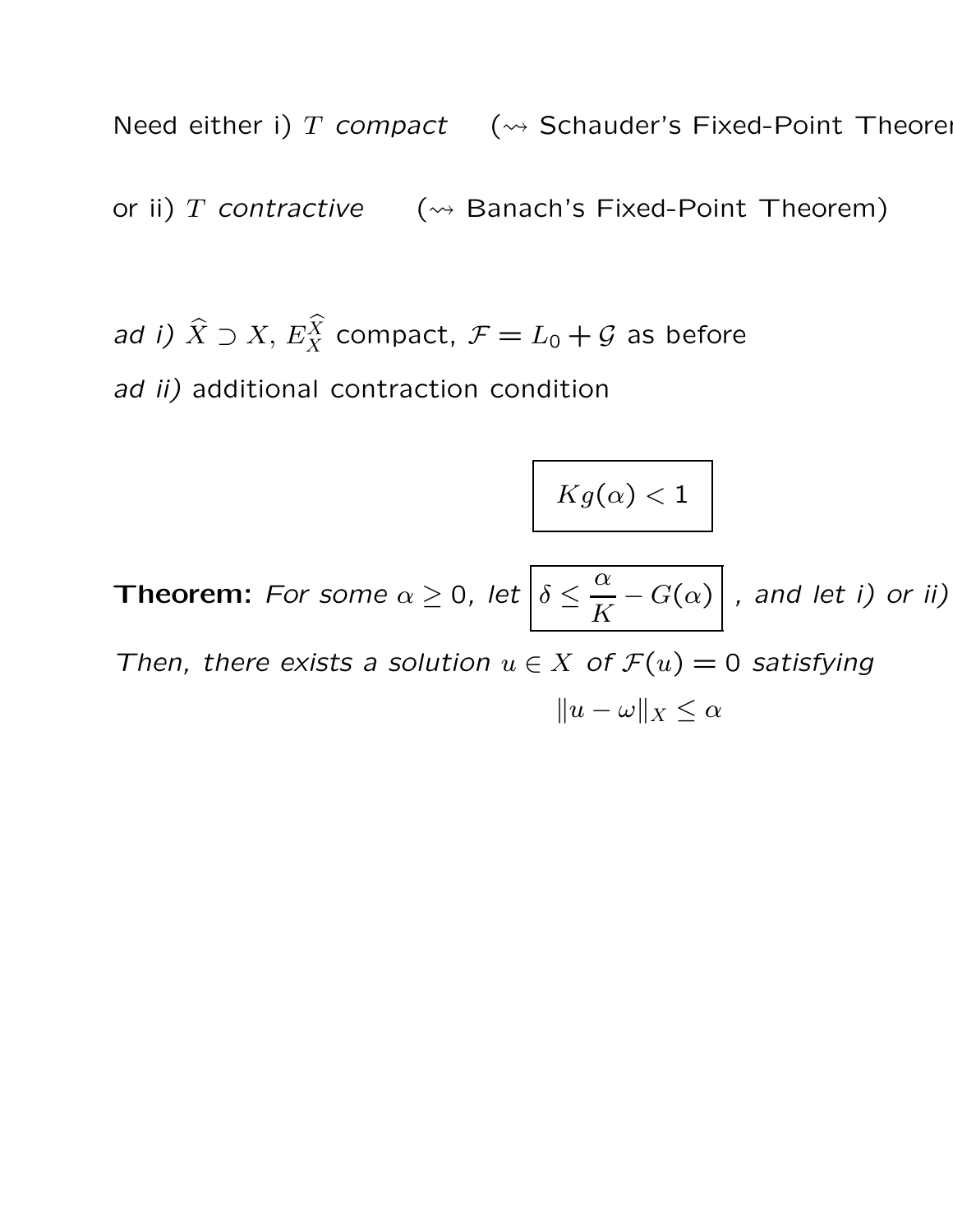Applications to second-order boundary value problem

 $-\Delta u + F(x, u) = 0$  on  $\Omega$ ,  $u = 0$  on  $\partial \Omega$ 

A) strong solutions:  $\Omega \subset \mathbb{R}^n$  ( $n \leq 3$ ) bounded and  $H^2$ -regular (Poisson's problem uniquely solvable), F g

$$
X = H^{2}(\Omega) \cap \overset{\circ}{H}^{1}(\Omega), \quad Y = L^{2}(\Omega),
$$
  
\n
$$
L_{0} = -\Delta, \quad \mathcal{G}(u)(x) := F(x, u(x)) \quad (\widehat{X} = C(\overline{\Omega}))
$$

a)  $\| - \Delta \omega + F(\cdot, \omega) \|_{L^2} \le \delta$  explicitly or by verified quadrature

b)  $||u||_{H^2} \le K||Lu||_{L^2}$   $(u \in X)$ : eigenvalue bounds, Sobolev embeddings, a priori

c) 
$$
\left| \frac{\partial F}{\partial u}(x, \omega(x) + y) - \frac{\partial F}{\partial u}(x, \omega(x)) \right| \le \tilde{g}(|y|)
$$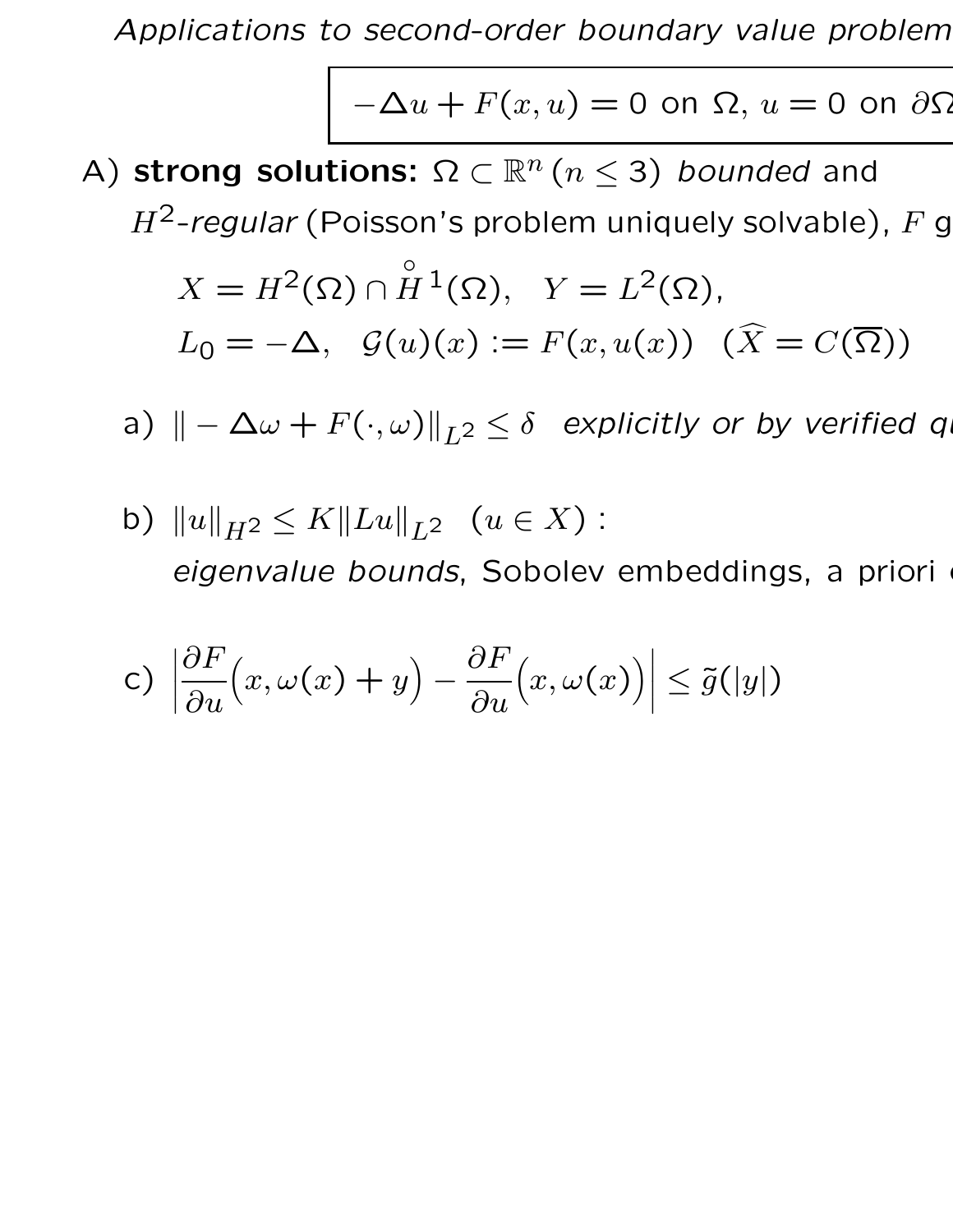$-\Delta u + F(x, u) = 0$  on  $\Omega$ ,  $u = 0$  on  $\partial \Omega$ 

B) weak solutions:  $\Omega \subset \mathbb{R}^n$  Lipschitz

 $X =$  $\overline{O}$  $H^1(\Omega), \, \langle u, v \rangle_X := \langle \nabla u, \nabla v \rangle_{L^2} + \sigma \langle u, v \rangle_{L^2}, \, Y =$ Fréchet differentiability requires growth conditions however exponential growth if  $n \leq 2$ .

a) 
$$
\| -\Delta \omega + F(\cdot, \omega) \|_{H^{-1}} \le \| -div(\nabla \omega - \rho) \|_{H^{-1}} + \|di
$$
  
\n $\le \| \nabla \omega - \rho \|_{L^2} + \hat{c} \|div \rho - F(\cdot, \omega) \|_{L^2},$   
\n $\rho \in H(div; \Omega)$  approximation to  $\nabla \omega$ ,  $\|u\|_{L^2} \le \hat{c} \|u\|_{L^2}$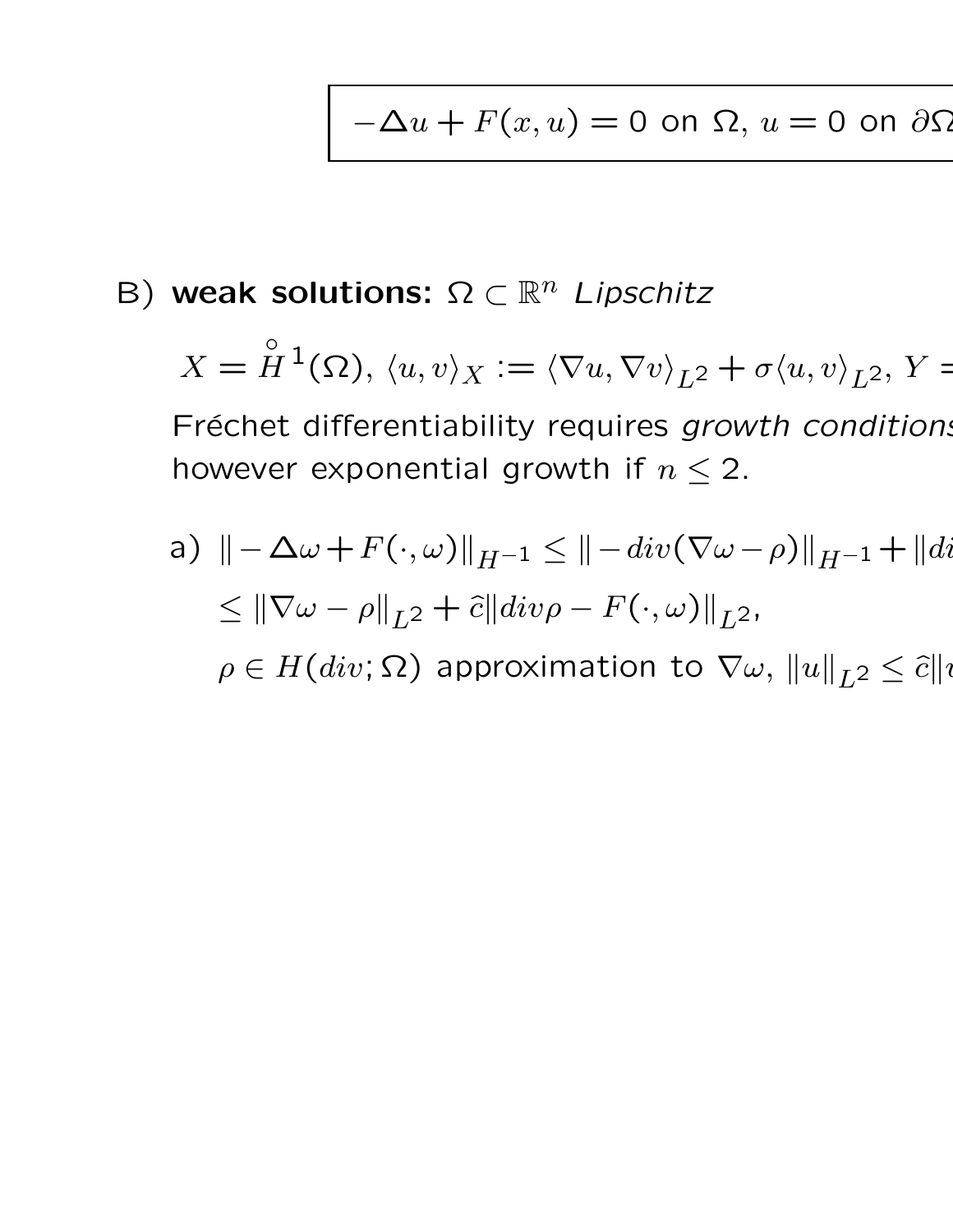b) 
$$
Lu = -\Delta u + cu, c(x) = \frac{\partial F}{\partial u}(x, \omega(x))
$$
  
\nLet  $\Phi : X \to Y$ ,  $\Phi u := -\Delta u + \sigma u$  canonical isomet  
\n $\Phi^{-1}L$  is symmetric, so  
\n $||u||_X \le K||Lu||_Y = K||\Phi^{-1}Lu||_X$  for  $u \in X$   
\n $\Leftrightarrow K \ge [\min\{|\lambda| : \lambda \in \text{ spectrum of } \Phi^{-1}L\}]^{-1}$ 

 $\rightsquigarrow$  need bounds for essential spectrum (analytical eigenvalue bounds:

$$
\Phi^{-1}Lu = \lambda u \Longleftrightarrow \boxed{-\Delta u + \sigma u = \frac{1}{1-\lambda}(\sigma - c(x))u},
$$

choose  $\sigma > c(x)$   $(x \in \Omega)$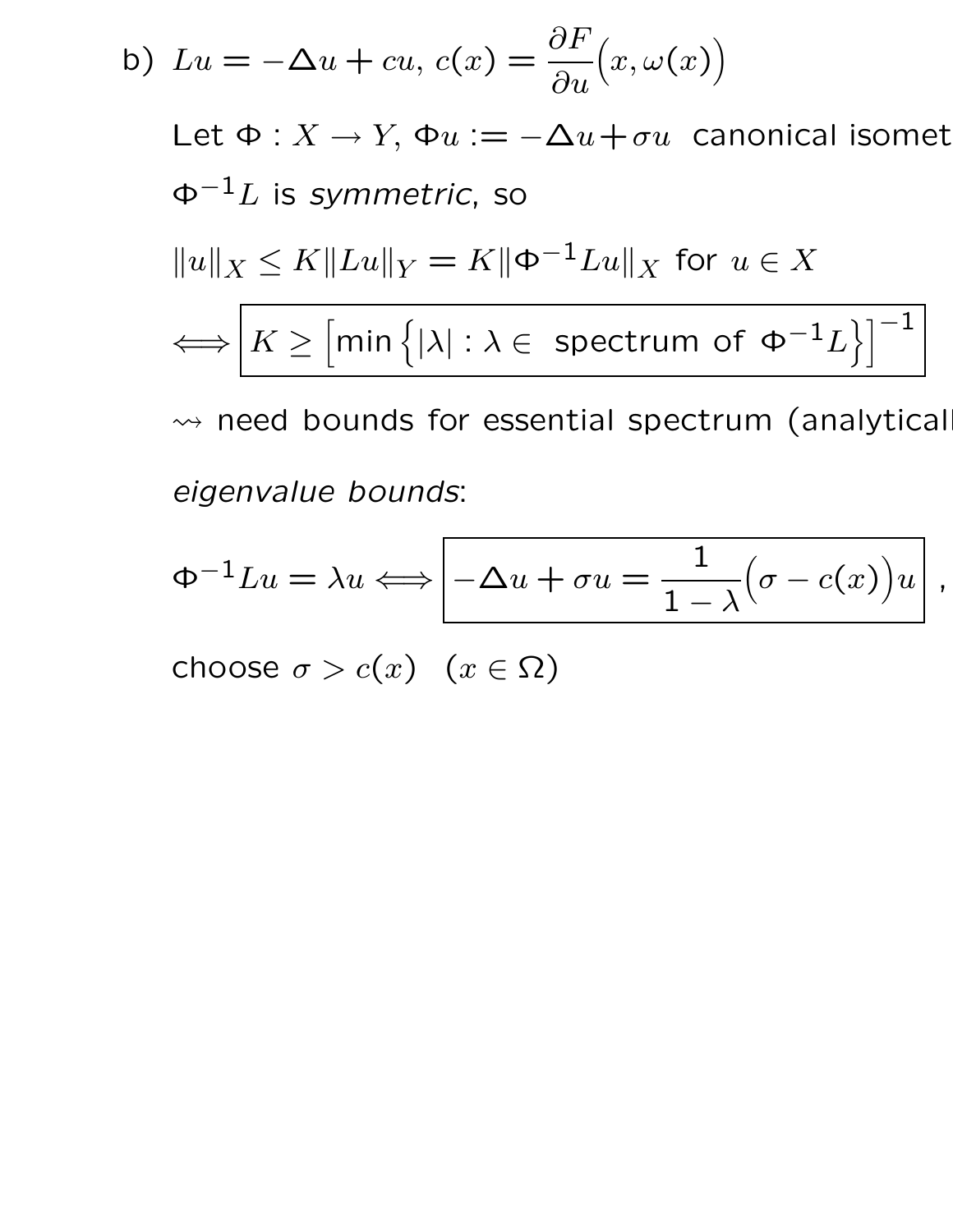$$
\Delta\Delta u + \mu \Delta u + F(x, u) = 0 \text{ on } \Omega, u = \frac{\partial u}{\partial \nu} = 0 \text{ on}
$$

 $\Omega \subset \mathbb{R}^n$  Lipschitz, F given  $C^1$ -function,  $\mu \geq 0$  $X :=$  $\overline{O}$  $\check{H}^{2}(\Omega),\ \langle u,v\rangle_{X} :=\left\langle \Delta u,\Delta v\right\rangle_{L^{2}}+\sigma\langle u,v\rangle_{L^{2}},\ Y=0$ a)  $\|\Delta\Delta\omega + \mu\Delta\omega + F(\cdot, \omega)\|_{H^{-2}} \le \|\Delta(\Delta\omega + \mu\omega - \rho)\|_{H^{-2}}$  $+$  $\parallel \Delta \rho +$  $\leq \|\Delta\omega + \mu\omega - \rho\|_{L^2} + \hat{\tilde{c}}\|\Delta\rho + F(\cdot,\omega)\|_{L^2},$ 

 $\rho \in L^2(\Omega)$  s.t.  $\Delta \rho \in L^2(\Omega)$ ,  $\rho$  approximation to  $\Delta$  $||u||_{L^2} \leq \hat{c}||u||_X$  for  $u \in X$ .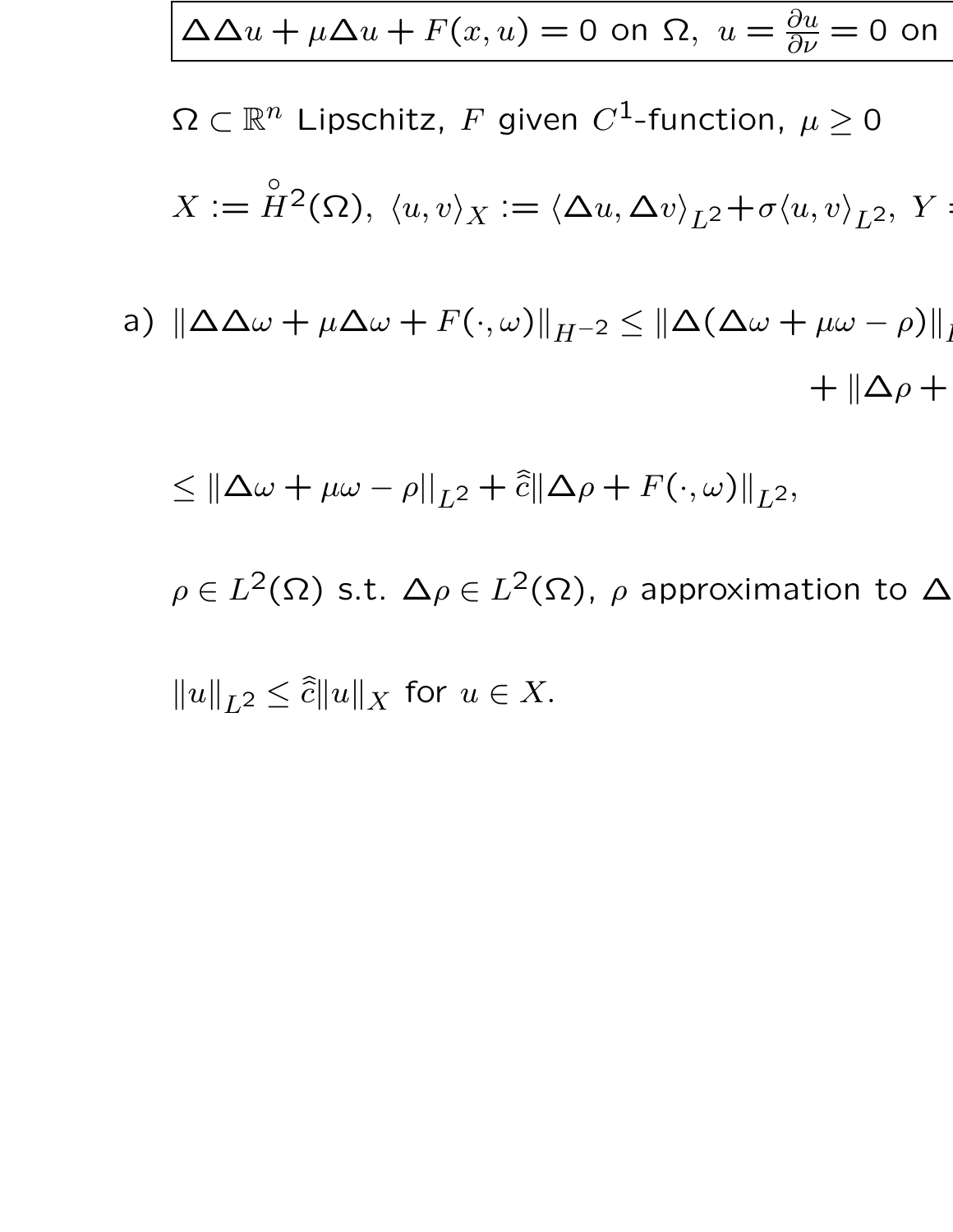b) 
$$
Lu = \Delta \Delta u + \mu \Delta u + cu
$$
,  $c(x) = \frac{\partial F}{\partial u}(x, \omega(x))$   
Let  $\Phi : X \to Y$ ,  $\Phi u := \Delta \Delta u + \sigma u$  canonical isomet  
 $\Phi^{-1}L$  is symmetric, so  
 $||u||_X \le K||Lu||_Y = K||\Phi^{-1}Lu||_X$  for  $u \in X$ 

$$
\Longleftrightarrow \boxed{K \geq \Big[\min\big\{|\lambda| : \lambda \in \text{ spectrum of } \Phi^{-1}L\big\}\Big]^{-1}}
$$

 $\rightsquigarrow$  need bounds for essential spectrum (analytical and eigenvalue bounds:

$$
\Phi^{-1}Lu = \lambda u \Longleftrightarrow \Delta\Delta u + \sigma u = \frac{1}{1-\lambda} \Big( -\mu \Delta u + (\sigma - \sigma u)\Big)
$$

choose  $\sigma > c(x)$   $(x \in \Omega)$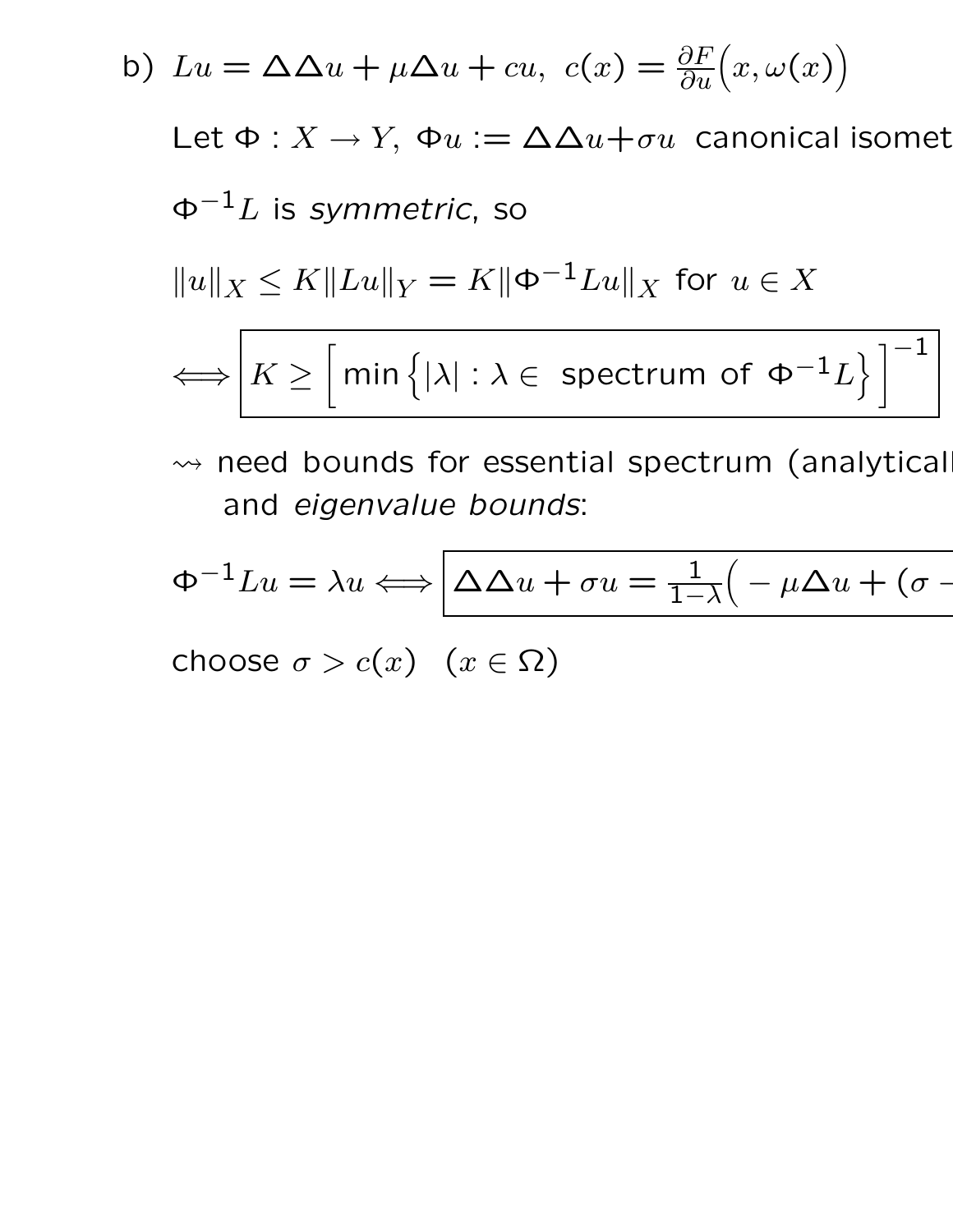## Eigenvalue bounds

weak EVP  $\boxed{\langle u, v \rangle_X = \lambda b(u, v)}$  for all  $v \in X$ 

where  $b$  bounded, Hermitian, positive bilinear form or

Upper eigenvalue bounds: Rayleigh-Ritz Let  $\tilde{u}_1, \ldots, \tilde{u}_N \in X$  linearly independent. Define  $N \times N$ 

$$
A_0 := (\langle \tilde{u}_i, \tilde{u}_j \rangle_X), \ A_1 := (b(\tilde{u}_i, \tilde{u}_j))
$$

 $\Lambda_1 \leq \Lambda_2 \leq \cdots \leq \Lambda_N$  eigenvalues of the matrix EVP

$$
A_0 x = \Lambda A_1 x.
$$

Then, if  $\Lambda_N < \underline{\sigma}$ ess := inf{ essential spectrum }, there at least N eigenvalues  $\lambda_1 \leq \cdots \leq \lambda_N$  below  $\underline{\sigma}$ <sub>ess</sub>, and

$$
\lambda_i \leq \Lambda_i \quad (i=1,\ldots,N)
$$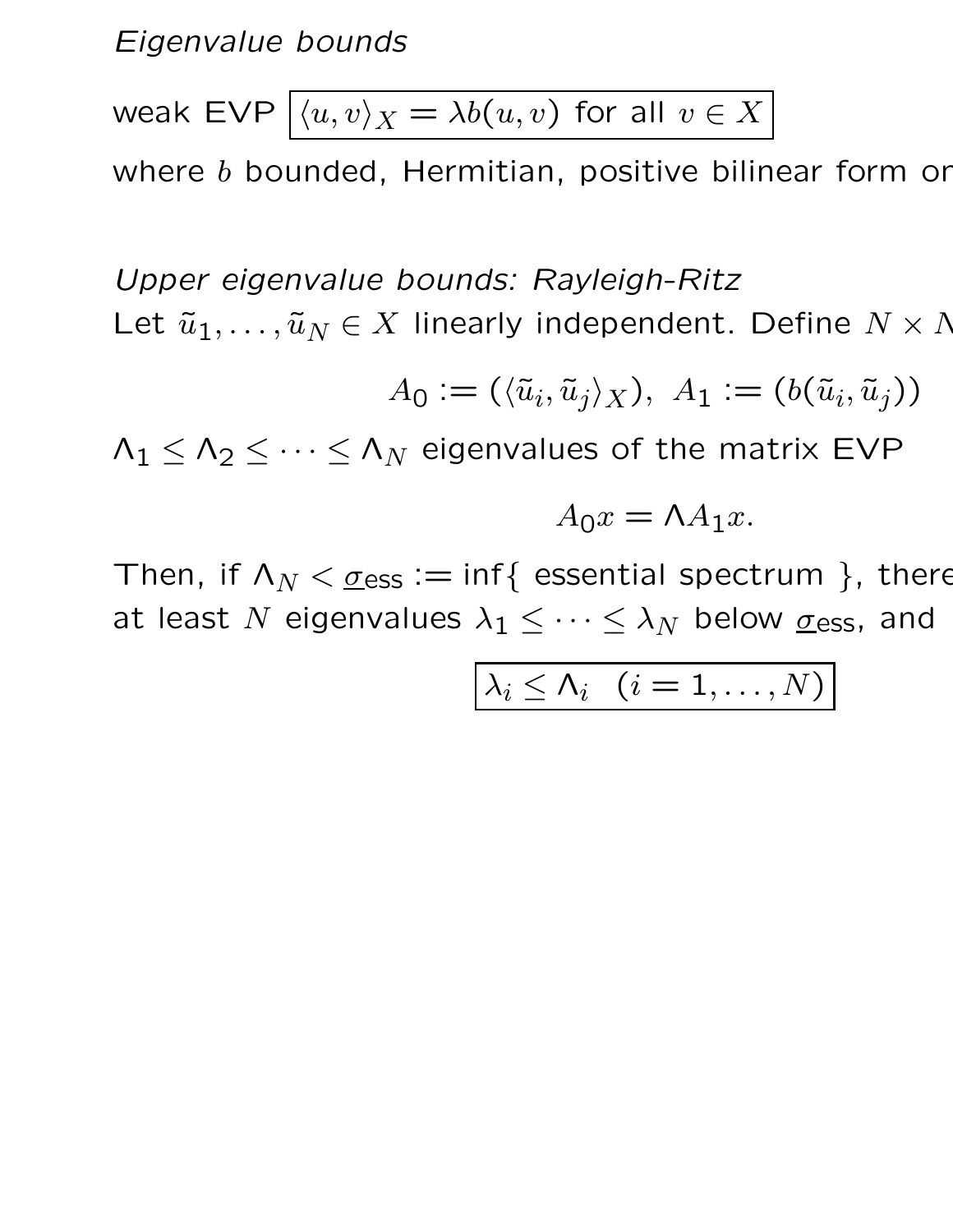Lower eigenvalue bounds: Temple-Lehmann Let  $\tilde{u}_1, \ldots, \tilde{u}_N$  and  $\Lambda_1, \ldots, \Lambda_N < \underline{\sigma_{\text{ess}}}$  as before. Let  $w_1, \ldots, w_N \in X$  satisfy

$$
\langle w_i, v \rangle_X = b(\tilde{u}_i, v) \text{ for all } v \in X \quad (*)
$$

and let  $\rho \in \mathbb{R}$  be such that

$$
\Lambda_N < \rho \leq \left\{ \begin{array}{ll} \lambda_{N+1} & , \text{ if } \lambda_{N+1} < \underline{\sigma}_{\text{ess}} \text{ exists} \\ \underline{\sigma}_{\text{ess}} & , \text{ otherwise} \end{array} \right\} \quad (*)
$$

Define, besides  $A_0$  and  $A_1$ ,

$$
A_2 := (\langle w_i, w_j \rangle_X),
$$

and let  $\mu_1 \leq \mu_2 \leq \cdots \leq \mu_N < 0$  be the eigenvalues of  $(A_0 - \rho A_1)x = \mu(A_0 - 2\rho A_1 + \rho^2 A_2)x.$ 

Then, 
$$
\lambda_i \ge \rho \left(1 - \frac{1}{1 - \mu_{N+1-i}}\right)
$$
  $(i = 1, ..., N)$ 

 $(*)$  often difficult in practice; considerable improvement by Goe (∗∗) homotopy method